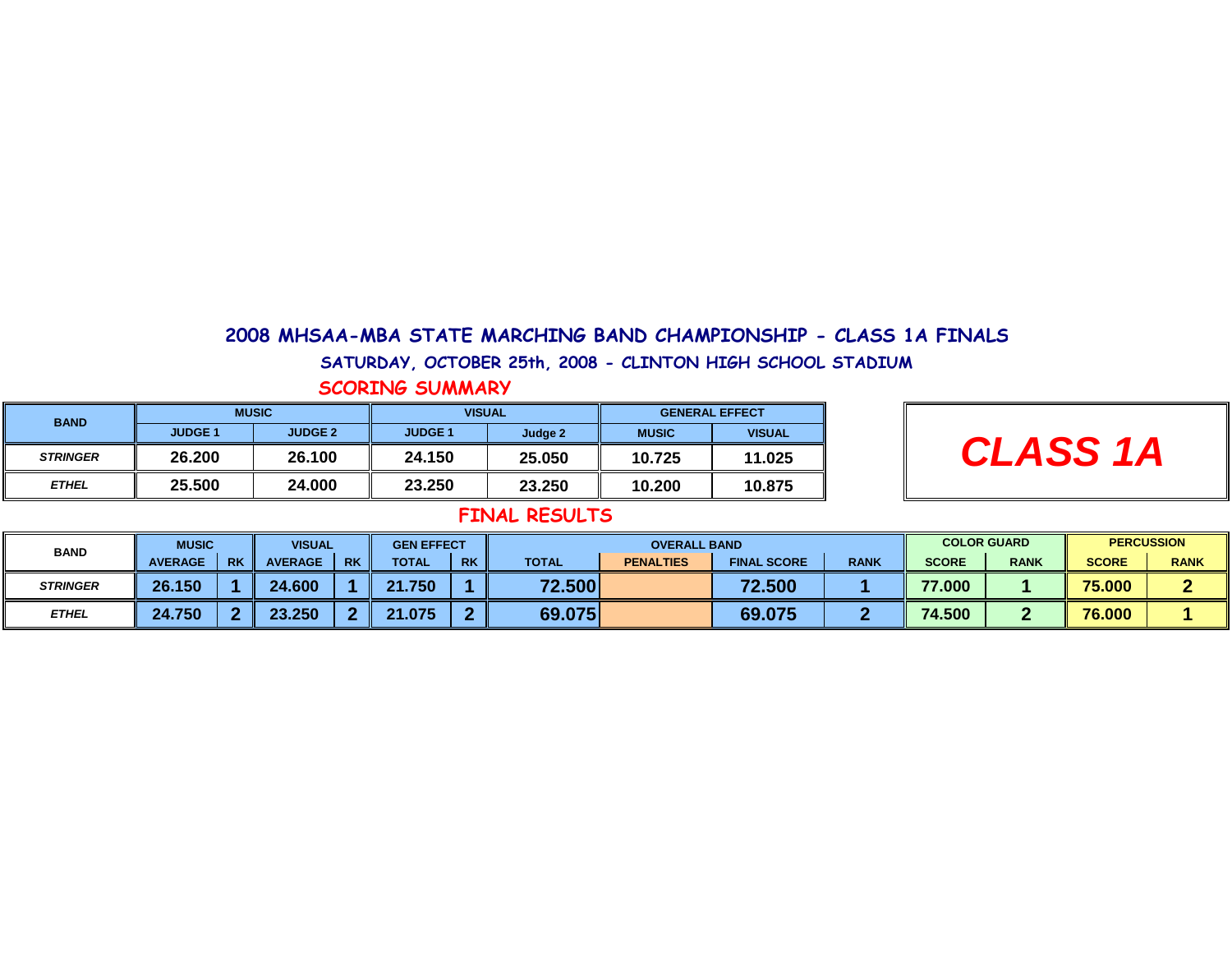# **2008 MHSAA-MBA STATE MARCHING BAND CHAMPIONSHIP - CLASS 1A FINALSSATURDAY, OCTOBER 25th, 2008 - CLINTON HIGH SCHOOL STADIUMCLASS 1A**

| <b>MUSIC</b>                         |                                 | <b>SCORE</b>   | <b>OVERALL</b>         |                                                                                                                                       | <b>SCORE</b>   |
|--------------------------------------|---------------------------------|----------------|------------------------|---------------------------------------------------------------------------------------------------------------------------------------|----------------|
| <b>2ND PLACE</b><br><b>1ST PLACE</b> | <b>ETHEL</b><br><b>STRINGER</b> | 24.75<br>26.15 | 2nd PLACE<br>1st PLACE | <b>ETHEL</b><br><b>STRINGER</b>                                                                                                       | 69.08<br>72.50 |
| <b>VISUAL</b>                        |                                 | <b>SCORE</b>   |                        | #N/A - A tie in overall points has occurred. Refer to                                                                                 |                |
| 2ND PLACE<br><b>1ST PLACE</b>        | <b>ETHEL</b><br><b>STRINGER</b> | 23.25<br>24.60 |                        | "Recap" page (OVERALL BAND points) to determine<br>which two bands have tied. Band with higher MUSIC<br>score takes the higher place. |                |
| <b>GENERAL EFFECT</b>                |                                 | <b>SCORE</b>   |                        |                                                                                                                                       |                |
| 2ND PLACE<br><b>1ST PLACE</b>        | <b>ETHEL</b><br><b>STRINGER</b> | 21.08<br>21.75 |                        |                                                                                                                                       |                |
| <b>COLOR GUARD</b>                   |                                 | <b>SCORE</b>   |                        |                                                                                                                                       |                |
| 2ND PLACE<br><b>1ST PLACE</b>        | <b>ETHEL</b><br><b>STRINGER</b> | 74.50<br>77.00 |                        |                                                                                                                                       |                |
| <b>PERCUSSION</b>                    |                                 | <b>SCORE</b>   |                        |                                                                                                                                       |                |
| <b>2ND PLACE</b><br><b>1ST PLACE</b> | <b>STRINGER</b><br><b>ETHEL</b> | 75.00<br>76.00 |                        |                                                                                                                                       |                |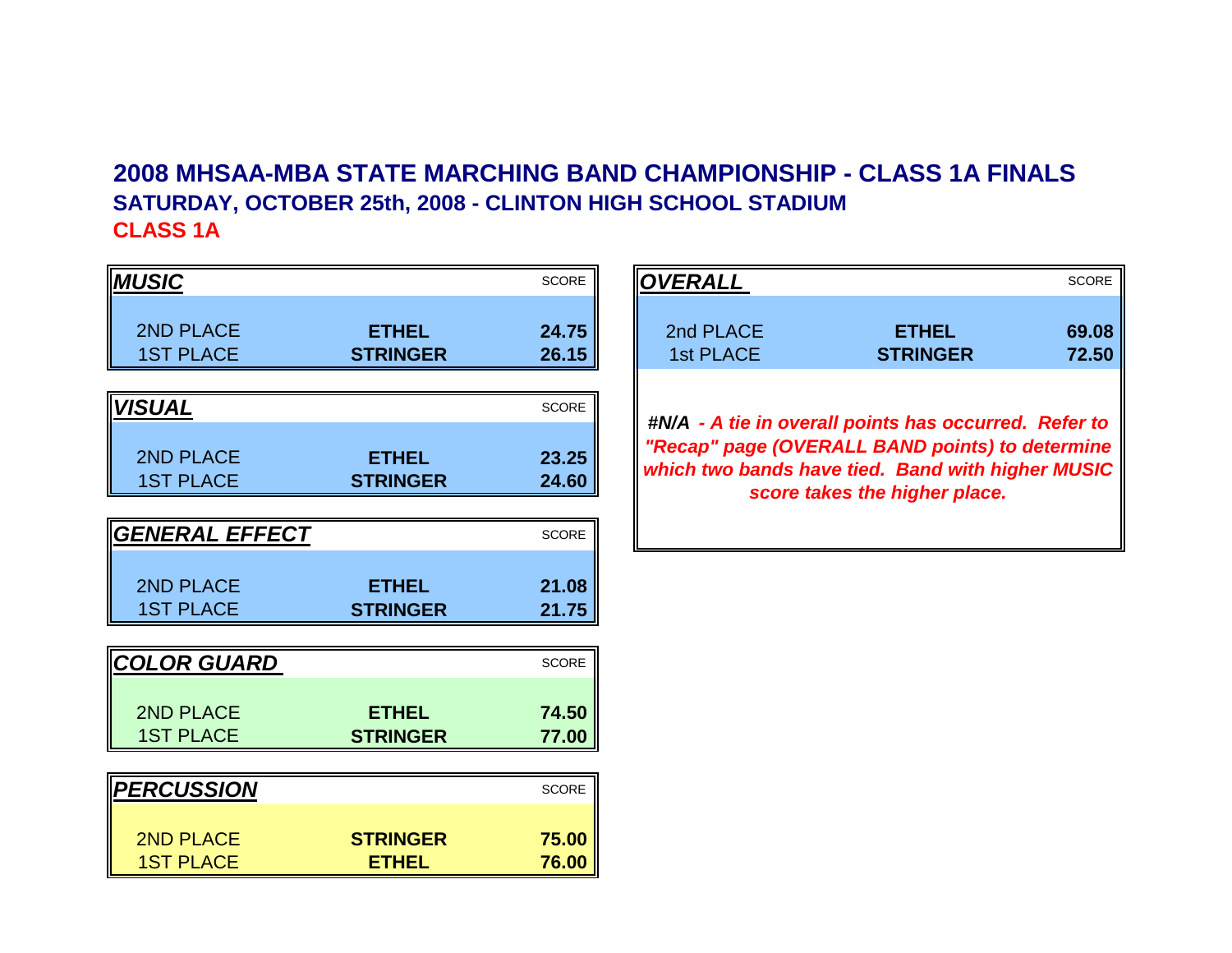# 2008 MHSAA-MBA STATE MARCHING BAND CHAMPIONSHIP - 2A FINALS COMPETITION

SATURDAY, OCTOBER 25th, 2008 - COPIAH LINCOLN COMMUNITY COLLEGE

| <b>BAND</b>          |                | <b>MUSIC</b>       | <b>VISUAL</b>  |         | <b>GENERAL EFFECT</b> |               |  |
|----------------------|----------------|--------------------|----------------|---------|-----------------------|---------------|--|
|                      | <b>JUDGE 1</b> | JUDGE <sub>2</sub> | <b>JUDGE 1</b> | Judge 2 | <b>MUSIC</b>          | <b>VISUAL</b> |  |
| <b>Baldwyn</b>       | 33.300         | 31.300             | 21.300         | 24.300  | 11.625                | 10.875        |  |
| Philadelphia         | 32.000         | 34.800             | 23.400         | 23.400  | 11.400                | 10.575        |  |
| <b>Eupora</b>        | 34.100         | 36.000             | 24.600         | 26.400  | 12.450                | 11.175        |  |
| <b>Union</b>         | 33.700         | 34.500             | 23.100         | 24.600  | 12.150                | 12.225        |  |
| Wesson               | 31.600         | 31.800             | 24.300         | 25.800  | 12.600                | 12.675        |  |
| <b>Scott Central</b> | 30,000         | 32.400             | 25.350         | 24.900  | 12.525                | 12.375        |  |

# SCORING SUMMARY



| <b>BAND</b>          | <b>MUSIC</b>   |           | <b>VISUAL</b>  |           | <b>GEN EFFECT</b> |                 | <b>OVERALL BAND</b> |                  |                    |                | <b>COLOR GUARD</b> |              | <b>PERCUSSION</b> |                         |
|----------------------|----------------|-----------|----------------|-----------|-------------------|-----------------|---------------------|------------------|--------------------|----------------|--------------------|--------------|-------------------|-------------------------|
|                      | <b>AVERAGE</b> | <b>RK</b> | <b>AVERAGE</b> | <b>RK</b> | <b>TOTAL</b>      | <b>RK</b>       | <b>TOTAL</b>        | <b>PENALTIES</b> | <b>FINAL SCORE</b> | <b>RANK</b>    | <b>SCORE</b>       | <b>RANK</b>  | <b>SCORE</b>      | <b>RANK</b>             |
| <b>Baldwyn</b>       | 32.300         | 4         | 22.800         | 6         | 22.500            | 5               | 77.600              |                  | 77.600             | 6              | 86.000             |              | 83.000            | 3                       |
| Philadelphia         | 33.400         | 3         | 23.400         | 5         | 21.975            | $6\phantom{1}6$ | 78.775              |                  | 78.775             | 5              | 78.000             | 6            | 79.500            | 6                       |
| <b>Eupora</b>        | 35.050         |           | 25.500         |           | 23.625            | 4               | 84.175              |                  | 84.175             |                | 87.500             | $\mathbf{2}$ | 86.500            | $\overline{\mathbf{2}}$ |
| <b>Union</b>         | 34.100         | 2         | 23.850         | 4         | 24.375            | 3               | 82.325              |                  | 82.325             | $\overline{2}$ | 82.500             | 5            | 82.500            | 4                       |
| Wesson               | 31.700         | 5         | 25.050         | 3         | 25.275            |                 | 82.025              |                  | 82.025             | 3              | 88.500             |              | 81.500            | 5                       |
| <b>Scott Central</b> | 31.200         | 6         | 25.125         | o.        | 24.900            | $\mathbf{2}$    | 81.225              |                  | 81.225             | 4              | 83.000             | 4            | 89.000            |                         |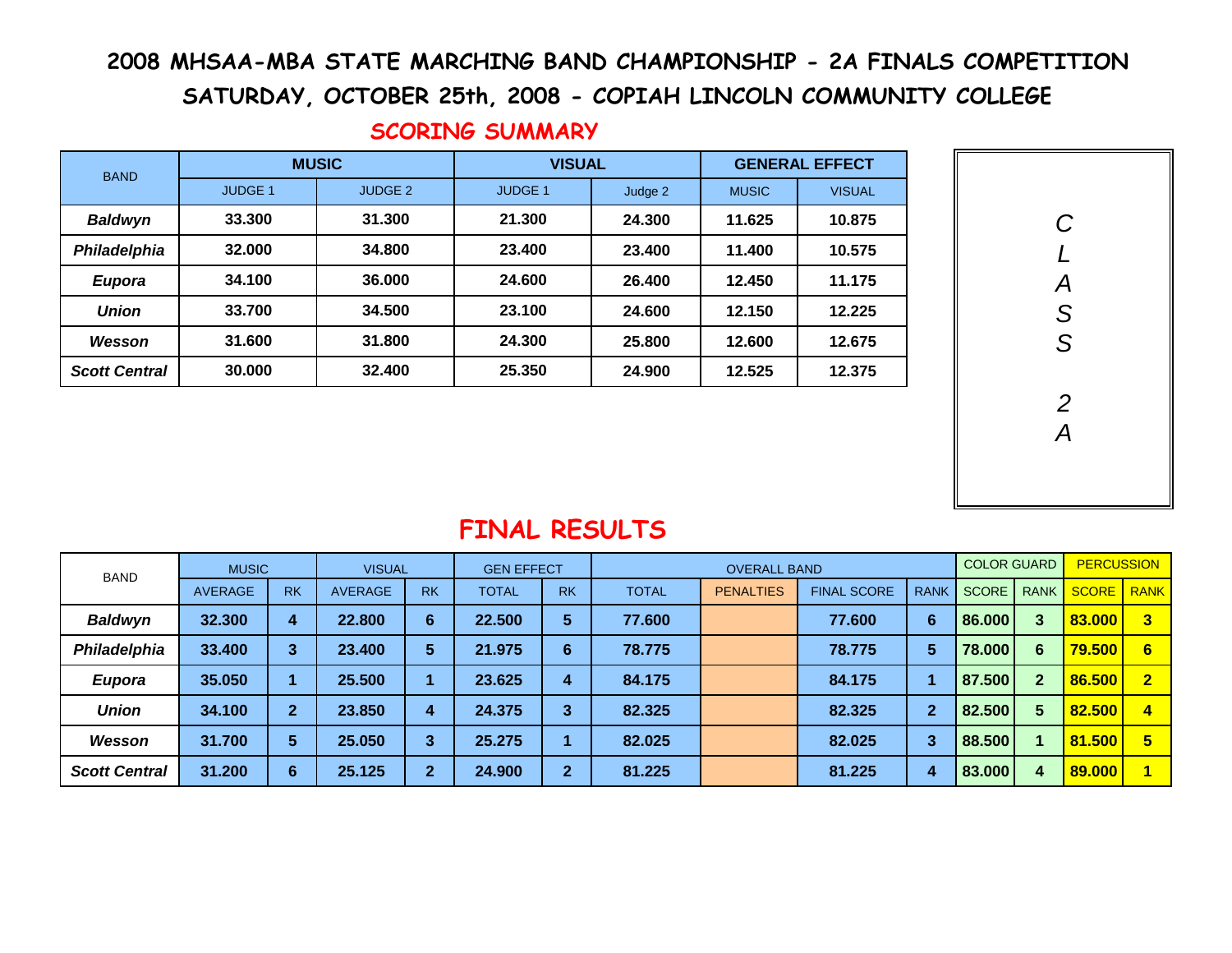|                                      | 2008 MHSAA-MBA STATE MARCHING BAND CHAMPIONSHIP - CLASS 2A FINALS |                |                  |                                                                                                      |              |
|--------------------------------------|-------------------------------------------------------------------|----------------|------------------|------------------------------------------------------------------------------------------------------|--------------|
|                                      | SATURDAY, OCTOBER 25th, 2008 - COPIAH LINCOLN COMMUNITY COLLETE   |                |                  |                                                                                                      |              |
|                                      | <b>CLASS 2A</b>                                                   |                |                  |                                                                                                      |              |
|                                      |                                                                   |                |                  |                                                                                                      |              |
| <b>MUSIC</b>                         |                                                                   | <b>SCORE</b>   | <b>OVERALL</b>   |                                                                                                      | <b>SCORE</b> |
| <b>3RD PLACE</b>                     | Philadelphia                                                      | 33.40          |                  |                                                                                                      |              |
| <b>2ND PLACE</b>                     | <b>Union</b>                                                      | 34.10          |                  |                                                                                                      |              |
| <b>1ST PLACE</b>                     | <b>Eupora</b>                                                     | 35.05          |                  |                                                                                                      |              |
|                                      |                                                                   |                |                  |                                                                                                      |              |
| <i><b>VISUAL</b></i>                 |                                                                   | <b>SCORE</b>   | <b>6th PLACE</b> | <b>Baldwyn</b>                                                                                       | 77.60        |
| <b>3RD PLACE</b>                     | Wesson                                                            | 25.05          | <b>5th PLACE</b> | Philadelphia                                                                                         | 78.78        |
| <b>2ND PLACE</b>                     | <b>Scott Central</b>                                              | 25.13          | <b>4th PLACE</b> | <b>Scott Central</b>                                                                                 | 81.23        |
| <b>1ST PLACE</b>                     | <b>Eupora</b>                                                     | 25.50          | <b>3rd PLACE</b> | <b>Wesson</b>                                                                                        | 82.03        |
|                                      |                                                                   |                | 2nd PLACE        | <b>Union</b>                                                                                         | 82.33        |
| <b>GENERAL EFFECT</b>                |                                                                   | <b>SCORE</b>   | <b>1st PLACE</b> | <b>Eupora</b>                                                                                        | 84.18        |
| <b>3RD PLACE</b>                     | <b>Union</b>                                                      | 24.38          |                  |                                                                                                      |              |
| <b>2ND PLACE</b>                     | <b>Scott Central</b>                                              | 24.90          |                  |                                                                                                      |              |
| <b>1ST PLACE</b>                     | <b>Wesson</b>                                                     | 25.28          |                  | #N/A - A tie in overall points has occurred. Refer to                                                |              |
|                                      |                                                                   |                |                  | "Recap" page (OVERALL BAND points) to determine<br>which two bands have tied. Band with higher MUSIC |              |
| <b>COLOR GUARD</b>                   |                                                                   | <b>SCORE</b>   |                  | score takes the higher place.                                                                        |              |
| <b>3RD PLACE</b>                     | <b>Baldwyn</b>                                                    | 86.00          |                  |                                                                                                      |              |
| <b>2ND PLACE</b>                     | <b>Eupora</b>                                                     | 87.50          |                  |                                                                                                      |              |
| <b>1ST PLACE</b>                     | <b>Wesson</b>                                                     | 88.50          |                  |                                                                                                      |              |
|                                      |                                                                   |                |                  |                                                                                                      |              |
| <b>PERCUSSION</b>                    |                                                                   | <b>SCORE</b>   |                  |                                                                                                      |              |
| <b>3RD PLACE</b>                     | <b>Baldwyn</b>                                                    | 83.00          |                  |                                                                                                      |              |
| <b>2ND PLACE</b><br><b>1ST PLACE</b> | <b>Eupora</b><br><b>Scott Central</b>                             | 86.50<br>89.00 |                  |                                                                                                      |              |
|                                      |                                                                   |                |                  |                                                                                                      |              |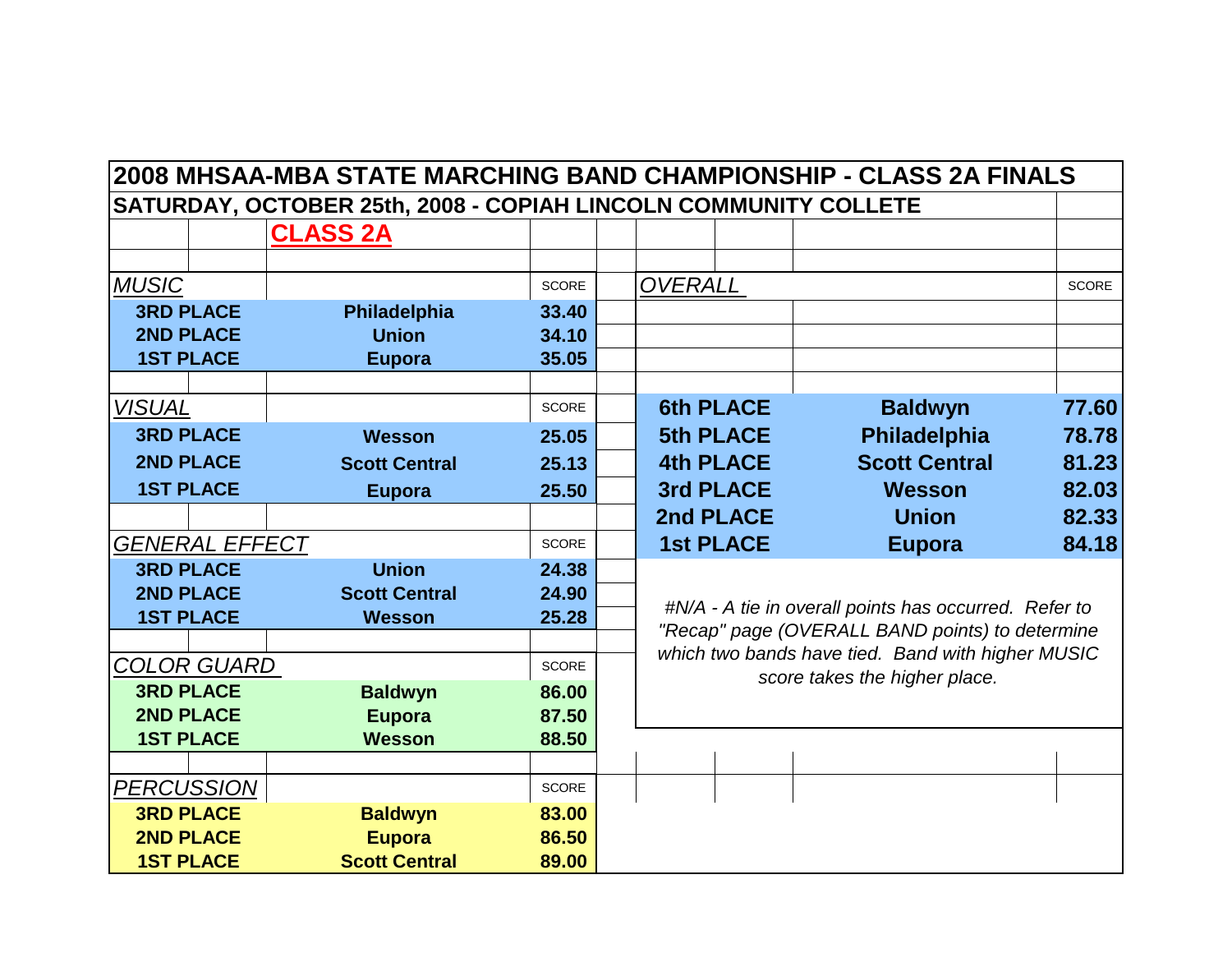# 2008 MHSAA-MBA STAE MARCHING BAND CHAMPIONSHIP - CLASS 3A FINALS

SATURDAY, OCTOBER 25th - COPIAH LINCOLN COMMUNITY COLLEGE

| <b>BAND</b>       |                | <b>MUSIC</b>   |                | <b>VISUAL</b> | <b>GENERAL EFFECT</b> |               |  |
|-------------------|----------------|----------------|----------------|---------------|-----------------------|---------------|--|
|                   | <b>JUDGE 1</b> | <b>JUDGE 2</b> | <b>JUDGE 1</b> | Judge 2       | <b>MUSIC</b>          | <b>VISUAL</b> |  |
| <b>North Pike</b> | 31.800         | 32.000         | 23.100         | 24.000        | 12.600                | 12.900        |  |
| <b>Ripley</b>     | 33.000         | 32.800         | 22.800         | 25.500        | 11.850                | 13.200        |  |
| Lewisburg         | 36.700         | 36,000         | 26.700         | 26.850        | 13.950                | 13.350        |  |
| <b>Booneville</b> | 34.000         | 35.200         | 25.950         | 25.200        | 12.750                | 13.575        |  |
| <b>Purvis</b>     | 36.000         | 34.800         | 26.400         | 27.600        | 13.500                | 14.025        |  |
| Columbia          | 36.500         | 36,600         | 25.050         | 26.400        | 14.100                | 14.175        |  |

### SCORING SUMMARY

**3A**

**C**

**L**

**A**

**S**

**S**

| <b>BAND</b>       | <b>MUSIC</b>   |              | <b>VISUAL</b>  |                     |              | <b>GEN EFFECT</b> |              | <b>OVERALL BAND</b> |                    |                | <b>COLOR GUARD</b> |                 | <b>PERCUSSION</b> |             |
|-------------------|----------------|--------------|----------------|---------------------|--------------|-------------------|--------------|---------------------|--------------------|----------------|--------------------|-----------------|-------------------|-------------|
|                   | <b>AVERAGE</b> | <b>RK</b>    | <b>AVERAGE</b> | <b>RK</b>           | <b>TOTAL</b> | <b>RK</b>         | <b>TOTAL</b> | <b>PENALTIES</b>    | <b>FINAL SCORE</b> | <b>RANK</b>    | <b>SCORE</b>       | <b>RANK</b>     | <b>SCORE</b>      | <b>RANK</b> |
| <b>North Pike</b> | 31.900         | 6            | 23.550         | $6\phantom{1}6$     | 25.500       | 5                 | 80.950       |                     | 80.950             | 6              | 84.500             | 6               | 82.000            | 6           |
| <b>Ripley</b>     | 32.900         | 5            | 24.150         | $5\phantom{1}$      | 25.050       | 6                 | 82.100       |                     | 82.100             | 5              | 87.500             | $5\phantom{.0}$ | 87.000            |             |
| Lewisburg         | 36.350         | $\mathbf{2}$ | 26.775         | $\overline{2}$      | 27.300       | 3                 | 90.425       |                     | 90.425             | $\overline{2}$ | 91.500             |                 | 90.000            | ≘           |
| <b>Booneville</b> | 34.600         | 4            | 25.575         | $\overline{\bf{4}}$ | 26.325       | 4                 | 86.500       |                     | 86.500             | 4              | 90.500             | $\overline{2}$  | 85.000            | 5           |
| <b>Purvis</b>     | 35.400         | 3            | 27,000         | 1                   | 27.525       | $\mathbf{2}$      | 89.925       |                     | 89.925             | 3              | 90.000             | 3               | 92.500            |             |
| <b>Columbia</b>   | 36.550         |              | 25.725         | 3                   | 28.275       |                   | 90.550       |                     | 90.550             |                | 89.500             | 4               | 86.500            | 4           |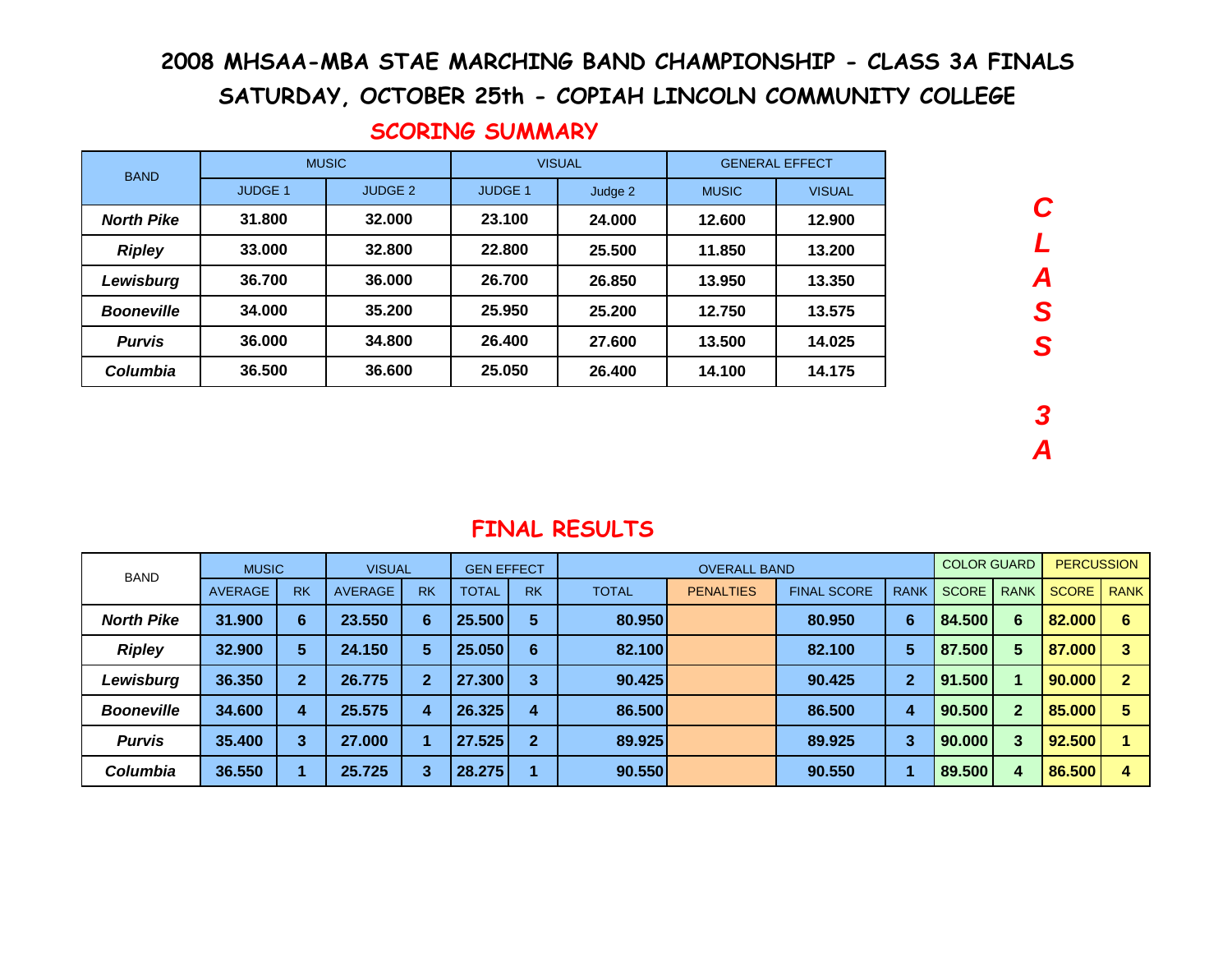# **2008 MHSAA-MBA STATE MARCHING BAND CHAMPIONSHIP - CLASS 3A FINALS COMPETITIONSATURDAY, OCTOBER 25th - COPIAH LINCOLN COMMUNITY COLLEGECLASS 3A**

| <b>MUSIC</b>          |                   | <b>SCORE</b> | <b>OVERALL</b>   |
|-----------------------|-------------------|--------------|------------------|
| <b>3RD PLACE</b>      | <b>Purvis</b>     | 35.40        | <b>6th PLACE</b> |
| <b>2ND PLACE</b>      | Lewisburg         | 36.35        | <b>5th PLACE</b> |
| <b>1ST PLACE</b>      | <b>Columbia</b>   | 36.55        | <b>4th PLACE</b> |
|                       |                   |              | 3rd PLACE        |
| <b>VISUAL</b>         |                   | <b>SCORE</b> | 2nd PLACE        |
| <b>3RD PLACE</b>      | <b>Columbia</b>   | 25.73        | <b>1st PLACE</b> |
| <b>2ND PLACE</b>      | Lewisburg         | 26.78        |                  |
| <b>1ST PLACE</b>      | <b>Purvis</b>     | 27.00        |                  |
|                       |                   |              |                  |
| <b>GENERAL EFFECT</b> |                   | <b>SCORE</b> |                  |
| <b>3RD PLACE</b>      | Lewisburg         | 27.30        |                  |
| <b>2ND PLACE</b>      | <b>Purvis</b>     | 27.53        |                  |
| <b>1ST PLACE</b>      | <b>Columbia</b>   | 28.28        |                  |
|                       |                   |              |                  |
| <b>COLOR GUARD</b>    |                   | <b>SCORE</b> |                  |
| <b>3RD PLACE</b>      | <b>Purvis</b>     | 90.00        |                  |
| <b>2ND PLACE</b>      | <b>Booneville</b> | 90.50        |                  |
| <b>1ST PLACE</b>      | Lewisburg         | 91.50        |                  |
|                       |                   |              |                  |
| <b>PERCUSSION</b>     |                   | <b>SCORE</b> |                  |
| <b>3RD PLACE</b>      | <b>Ripley</b>     | 87.00        |                  |
| <b>2ND PLACE</b>      | Lewisburg         | 90.00        |                  |
| <b>1ST PLACE</b>      | <b>Purvis</b>     | 92.50        |                  |

|              |                 | <b>SCORE</b> | <b>OVERALL</b>   |                   | SCORE |
|--------------|-----------------|--------------|------------------|-------------------|-------|
| <b>PLACE</b> | <b>Purvis</b>   | 35.40        | 6th PLACE        | <b>North Pike</b> | 80.95 |
| <b>PLACE</b> | Lewisburg       | 36.35        | 5th PLACE        | <b>Ripley</b>     | 82.10 |
| <b>PLACE</b> | <b>Columbia</b> | 36.55        | 4th PLACE        | <b>Booneville</b> | 86.50 |
|              |                 |              | 3rd PLACE        | <b>Purvis</b>     | 89.93 |
|              |                 | SCORE        | 2nd PLACE        | Lewisburg         | 90.43 |
| <b>PLACE</b> | <b>Columbia</b> | 25.73        | <b>1st PLACE</b> | Columbia          | 90.55 |
|              |                 |              |                  |                   |       |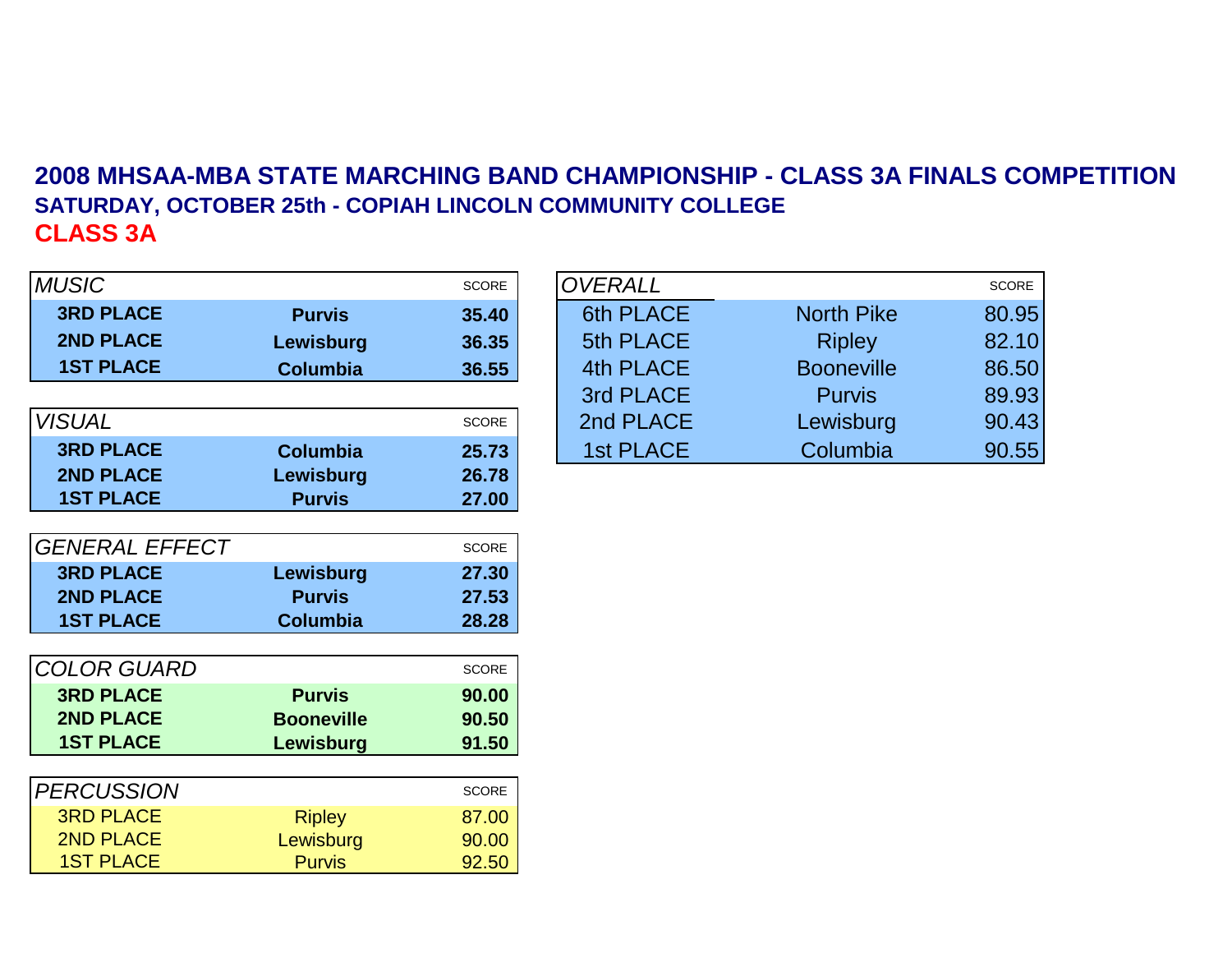#### 2008 MHSAA-MBA STATE MARCHING BAND CHAMPIONSHIP - CLASS 4A FINALS

SATURDAY, OCTOBER 25th - PEARL HIGH SCHOOL STADIUM

SCORING SUMMARY

| <b>BAND</b>         | <b>MUSIC</b>   |                | <b>VISUAL</b> |         | <b>GENERAL EFFECT</b> |               |  |
|---------------------|----------------|----------------|---------------|---------|-----------------------|---------------|--|
|                     | <b>JUDGE 1</b> | <b>JUDGE 2</b> | <b>JUDGE1</b> | Judge 2 | <b>MUSIC</b>          | <b>VISUAL</b> |  |
| <b>South Jones</b>  | 33.200         | 32.500         | 24.450        | 25.950  | 13.050                | 12.750        |  |
| <b>Center Hill</b>  | 30.000         | 33.700         | 23.250        | 26.850  | 11.925                | 12.975        |  |
| Kosciusko           | 28.700         | 32.300         | 22.200        | 25.050  | 13.125                | 12.150        |  |
| <b>Stone</b>        | 30.400         | 26.300         | 26.700        | 27.300  | 11.250                | 13.200        |  |
| <b>Wayne County</b> | 30.200         | 28.100         | 25.050        | 25.350  | 11.625                | 12.300        |  |
| Pearl               | 35.800         | 35.700         | 24.750        | 26.550  | 13.275                | 13.275        |  |
| <b>Long Beach</b>   | 33.000         | 36.200         | 27.750        | 26.250  | 13.350                | 12.825        |  |
| Ridgeland           | 36.000         | 37.000         | 26.250        | 27.450  | 13.575                | 13.575        |  |
| <b>Pontotoc</b>     | 35.400         | 36.700         | 24.900        | 27.900  | 13.725                | 13.425        |  |
| Itawamba            | 32.000         | 35.500         | 23.400        | 24.300  | 12.825                | 11.700        |  |

| $\mathbf C$   |
|---------------|
| $\mathbf{L}$  |
|               |
| A<br>S<br>S   |
|               |
|               |
| $\frac{4}{A}$ |
|               |
|               |

| <b>BAND</b>         | <b>MUSIC</b><br><b>VISUAL</b><br><b>GEN EFFECT</b> |                 | <b>OVERALL BAND</b> |           | <b>PERCUSSION</b><br><b>COLOR GUARD</b> |                |              |                  |                    |                |              |              |              |              |
|---------------------|----------------------------------------------------|-----------------|---------------------|-----------|-----------------------------------------|----------------|--------------|------------------|--------------------|----------------|--------------|--------------|--------------|--------------|
|                     | <b>AVERAGE</b>                                     | <b>RK</b>       | <b>AVERAGE</b>      | <b>RK</b> | <b>TOTAL</b>                            | <b>RK</b>      | <b>TOTAL</b> | <b>PENALTIES</b> | <b>FINAL SCORE</b> | <b>RANK</b>    | <b>SCORE</b> | <b>RANK</b>  | <b>SCORE</b> | <b>RANK</b>  |
| <b>South Jones</b>  | 32,850                                             | 6               | 25.200              | 6         | 25,800                                  | 5              | 83.850       |                  | 83.850             | 5              | 90.000       | 4            | 82.500       | 5            |
| <b>Center Hill</b>  | 31.850                                             |                 | 25.050              | 8         | 24.900                                  | 7              | 81.800       |                  | 81,800             | 7              | 87.500       | 6            | 72.000       | 9            |
| Kosciusko           | 30.500                                             | 8               | 23.625              | 10        | 25.275                                  | 6              | 79.400       |                  | 79.400             | 9              | 83.000       | 10           | 84.000       | 4            |
| <b>Stone</b>        | 28.350                                             | 10 <sup>°</sup> | 27,000              |           | 24.450                                  | 9              | 79.800       |                  | 79,800             | 8              | 88.500       | 5            | 68.500       | 10           |
| <b>Wayne County</b> | 29.150                                             | 9               | 25.200              | 6         | 23.925                                  | 10             | 78.275       |                  | 78.275             | 10             | 87.000       |              | 75.000       | 8            |
| Pearl               | 35.750                                             | 3               | 25.650              | 5         | 26.550                                  | $\overline{3}$ | 87.950       |                  | 87.950             | 3              | 92.500       | 3            | 87.000       | $\mathbf{2}$ |
| <b>Long Beach</b>   | 34.600                                             | 4               | 27,000              |           | 26.175                                  | 4              | 87.775       |                  | 87.775             | 4              | 85.000       | 9            | 76.500       |              |
| Ridgeland           | 36.500                                             |                 | 26.850              | 3         | 27.150                                  |                | 90.500       |                  | 90.500             |                | 94.500       |              | 87.500       |              |
| <b>Pontotoc</b>     | 36.050                                             | $\mathbf{2}$    | 26,400              | 4         | 27.150                                  |                | 89.600       |                  | 89,600             | $\overline{2}$ | 93.500       | $\mathbf{2}$ | 84.500       | 3            |
| Itawamba            | 33.750                                             | 5               | 23,850              | 9         | 24.525                                  | 8              | 82.125       |                  | 82.125             | 6              | 85.500       | 8            | 81.000       | 6            |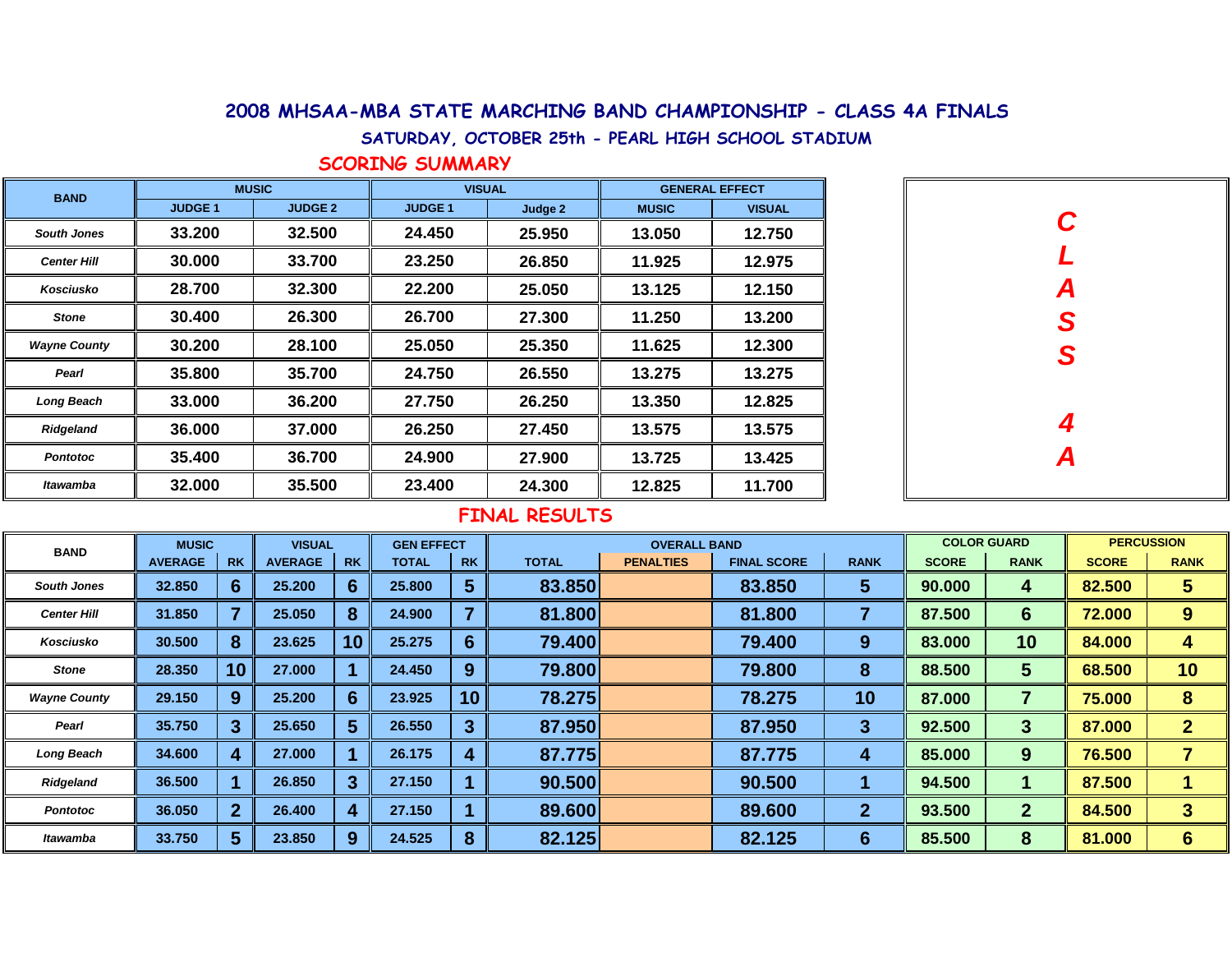## **2008 MHSAA-MBA STATE MARCHING BAND CHAMPIONSHIP - CLASS 4A FINALSSATURDAY, OCTOBER 25th - PEARL HIGH SCHOOL STADIUMCLASS 4A**

| <b>MUSIC</b>       |                   | <b>SCORE</b> |
|--------------------|-------------------|--------------|
| <b>3RD PLACE</b>   | <b>Pearl</b>      | 35.75        |
| <b>2ND PLACE</b>   | <b>Pontotoc</b>   | 36.05        |
| <b>1ST PLACE</b>   | <b>Ridgeland</b>  | 36.50        |
|                    |                   |              |
| <b>VISUAL</b>      |                   | <b>SCORE</b> |
| <b>3RD PLACE</b>   | <b>Ridgeland</b>  | 26.85        |
| <b>2ND PLACE</b>   | <b>Long Beach</b> | 27.00        |
| <b>1ST PLACE</b>   | <b>Stone</b>      | 27.00        |
|                    |                   |              |
| GENERAL EFFECT     |                   | <b>SCORE</b> |
| <b>3RD PLACE</b>   | <b>Pearl</b>      | 26.55        |
| <b>2ND PLACE</b>   | <b>Ridgeland</b>  | 27.15        |
| <b>1ST PLACE</b>   | <b>Pontotoc</b>   | 27.15        |
|                    |                   |              |
| <b>COLOR GUARD</b> |                   | <b>SCORE</b> |
| <b>3RD PLACE</b>   | <b>Pearl</b>      | 92.50        |
| <b>2ND PLACE</b>   | <b>Pontotoc</b>   | 93.50        |
| <b>1ST PLACE</b>   | <b>Ridgeland</b>  | 94.50        |
|                    |                   |              |
| <b>PERCUSSION</b>  |                   | <b>SCORE</b> |
| <b>3RD PLACE</b>   | <b>Pontotoc</b>   | 84.50        |
| <b>2ND PLACE</b>   | <b>Pearl</b>      | 87.00        |
| <b>1ST PLACE</b>   | <b>Ridgeland</b>  | 87.50        |

|                    |                   | <b>SCORE</b> | <b>OVERALL</b>   |                     | SCORE |
|--------------------|-------------------|--------------|------------------|---------------------|-------|
| <b>PLACE</b>       | <b>Pearl</b>      | 35.75        | 10th PLACE       | <b>Wayne County</b> | 78.28 |
| <b>PLACE</b>       | <b>Pontotoc</b>   | 36.05        | 9th PLACE        | <b>Kosciusko</b>    | 79.40 |
| <b>PLACE</b>       | <b>Ridgeland</b>  | 36.50        | 8th PLACE        | <b>Stone</b>        | 79.80 |
|                    |                   |              | 7th PLACE        | <b>Center Hill</b>  | 81.80 |
|                    |                   | SCORE        | <b>6th PLACE</b> | <b>Itawamba</b>     | 82.13 |
| <b>PLACE</b>       | <b>Ridgeland</b>  | 26.85        | 5th PLACE        | <b>South Jones</b>  | 83.85 |
| <b>PLACE</b>       | <b>Long Beach</b> | 27.00        | <b>4th PLACE</b> | <b>Long Beach</b>   | 87.78 |
| <b>PLACE</b>       | <b>Stone</b>      | 27.00        | 3rd PLACE        | <b>Pearl</b>        | 87.95 |
|                    |                   |              | 2nd PLACE        | <b>Pontotoc</b>     | 89.60 |
| RAL EFF <u>ECT</u> |                   | <b>SCORE</b> | <b>1st PLACE</b> | <b>Ridgeland</b>    | 90.50 |
| -----              |                   |              |                  |                     |       |

**#N/A - A tie in overall points has occurred. Refer to "Recap" page (OVERALL BAND points) to determine which two bands have tied. Band with higher MUSIC score takes the higher place.**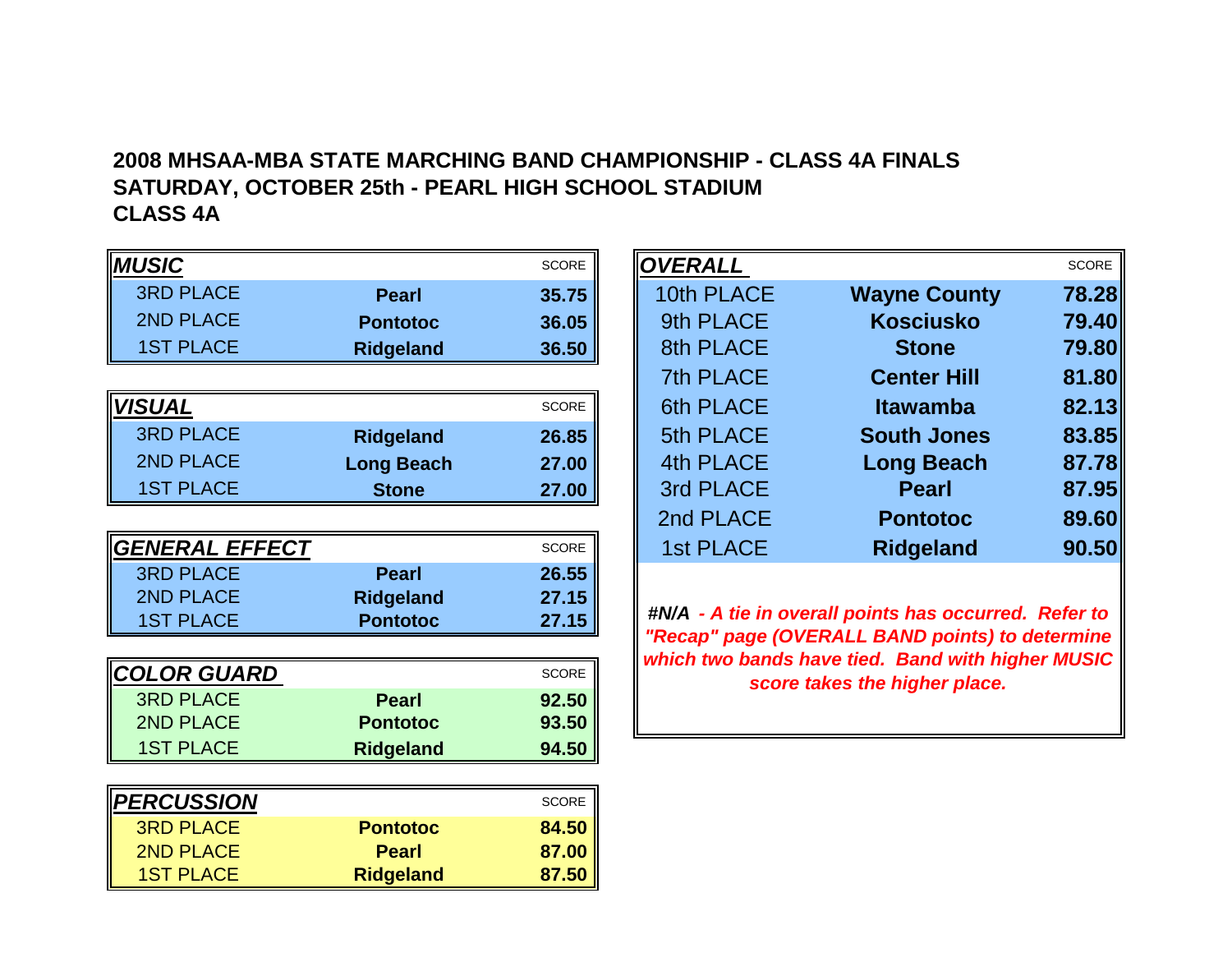#### 2008 MHSAA-MBA STATE MARCHING BAND CHAMPIONSHIP - CLASS 5A FINALS

SATURDAY, OCTOBER 25th, 2008 - CLINTON HIGH SCHOOL STADIUM

SCORING SUMMARY

| <b>BAND</b>           | <b>MUSIC</b>  |                | <b>VISUAL</b> |         | <b>GENERAL EFFECT</b> |               |  |
|-----------------------|---------------|----------------|---------------|---------|-----------------------|---------------|--|
|                       | <b>JUDGE1</b> | <b>JUDGE 2</b> | <b>JUDGE1</b> | Judge 2 | <b>MUSIC</b>          | <b>VISUAL</b> |  |
| <b>TUPELO</b>         | 34.100        | 34.400         | 26.550        | 26.100  | 11.700                | 13.650        |  |
| <b>COLUMBUS</b>       | 28.700        | 25.700         | 24.600        | 23.850  | 11.400                | 12.225        |  |
| <b>CLINTON</b>        | 34.700        | 33.400         | 26.100        | 26.850  | 12.150                | 12.975        |  |
| <b>HANCOCK</b>        | 32.000        | 31.300         | 25.650        | 24.750  | 11.100                | 12.000        |  |
| <b>NW RANKIN</b>      | 33.300        | 32.500         | 25.500        | 25.950  | 12.000                | 12.525        |  |
| <b>SOUTHAVEN</b>      | 37.900        | 37.800         | 28.500        | 28.500  | 12.975                | 14.550        |  |
| <b>DESOTO CENTRAL</b> | 33.500        | 36.100         | 27.600        | 27.600  | 12.600                | 14.250        |  |
| <b>PETAL</b>          | 37.500        | 37.300         | 28.350        | 27.900  | 12.825                | 14.025        |  |
| <b>HARRISON CNTL</b>  | 35.800        | 36.400         | 27.450        | 27.750  | 12.450                | 13.500        |  |
| <b>WARREN CNTL</b>    | 33.800        | 33.800         | 27.000        | 26.250  | 11.850                | 13.875        |  |

| C<br>L        |
|---------------|
|               |
|               |
| A<br>S<br>S   |
|               |
| $\frac{5}{4}$ |
|               |
|               |

| <b>BAND</b>           | <b>MUSIC</b>   |              | <b>VISUAL</b>  |           | <b>GEN EFFECT</b> |              | <b>COLOR GUARD</b><br><b>OVERALL BAND</b> |                  |                    |              | <b>PERCUSSION</b> |              |              |              |
|-----------------------|----------------|--------------|----------------|-----------|-------------------|--------------|-------------------------------------------|------------------|--------------------|--------------|-------------------|--------------|--------------|--------------|
|                       | <b>AVERAGE</b> | <b>RK</b>    | <b>AVERAGE</b> | <b>RK</b> | <b>TOTAL</b>      | <b>RK</b>    | <b>TOTAL</b>                              | <b>PENALTIES</b> | <b>FINAL SCORE</b> | <b>RANK</b>  | <b>SCORE</b>      | <b>RANK</b>  | <b>SCORE</b> | <b>RANK</b>  |
| <b>TUPELO</b>         | 34.250         | 5            | 26.325         |           | 25,350            | 6            | 85.925                                    |                  | 85.925             | 6            | 88.000            | 4            | 77.000       | 8            |
| <b>COLUMBUS</b>       | 27.200         | 10           | 24.225         | 10        | 23.625            | 9            | 75.050                                    |                  | 75.050             | 10           | 73.000            | 10           | 68.000       | 10           |
| <b>CLINTON</b>        | 34.050         | O            | 26.475         | 6         | 25.125            |              | 85.650                                    |                  | 85.650             |              | 81.500            |              | 83.500       | $6 \,$       |
| <b>HANCOCK</b>        | 31.650         | 9            | 25.200         | 9         | 23.100            | 10           | 79.950                                    |                  | 79.950             | 9            | 80.500            | 8            | 74.500       | 9            |
| <b>NW RANKIN</b>      | 32.900         | 8            | 25.725         | 8         | 24.525            | 8            | 83.150                                    |                  | 83.150             | 8            | 77.000            | 9            | 78.500       |              |
| <b>SOUTHAVEN</b>      | 37.850         |              | 28,500         |           | 27.525            |              | 93.875                                    |                  | 93.875             |              | 90.000            | 3            | 97.500       |              |
| <b>DESOTO CENTRAL</b> | 34.800         |              | 27.600         |           | 26.850            | $\mathbf{2}$ | 89.250                                    |                  | 89.250             | 4            | 92.000            | $\mathbf{2}$ | 93.500       | 3            |
| <b>PETAL</b>          | 37.400         | $\mathbf{2}$ | 28.125         |           | 26,850            | $\mathbf{2}$ | 92.375                                    |                  | 92.375             | $\mathbf{2}$ | 94.000            |              | 95.000       | $\mathbf{2}$ |
| <b>HARRISON CNTL</b>  | 36.100         | 3            | 27.600         | 3         | 25.950            | 4            | 89.650                                    |                  | 89.650             | 3            | 87.500            | 5            | 91.500       | 4            |
| <b>WARREN CNTL</b>    | 33.800         |              | 26.625         | 5         | 25.725            | 5            | 86.150                                    |                  | 86.150             | 5            | 84.000            | 6            | 85.000       | 5            |